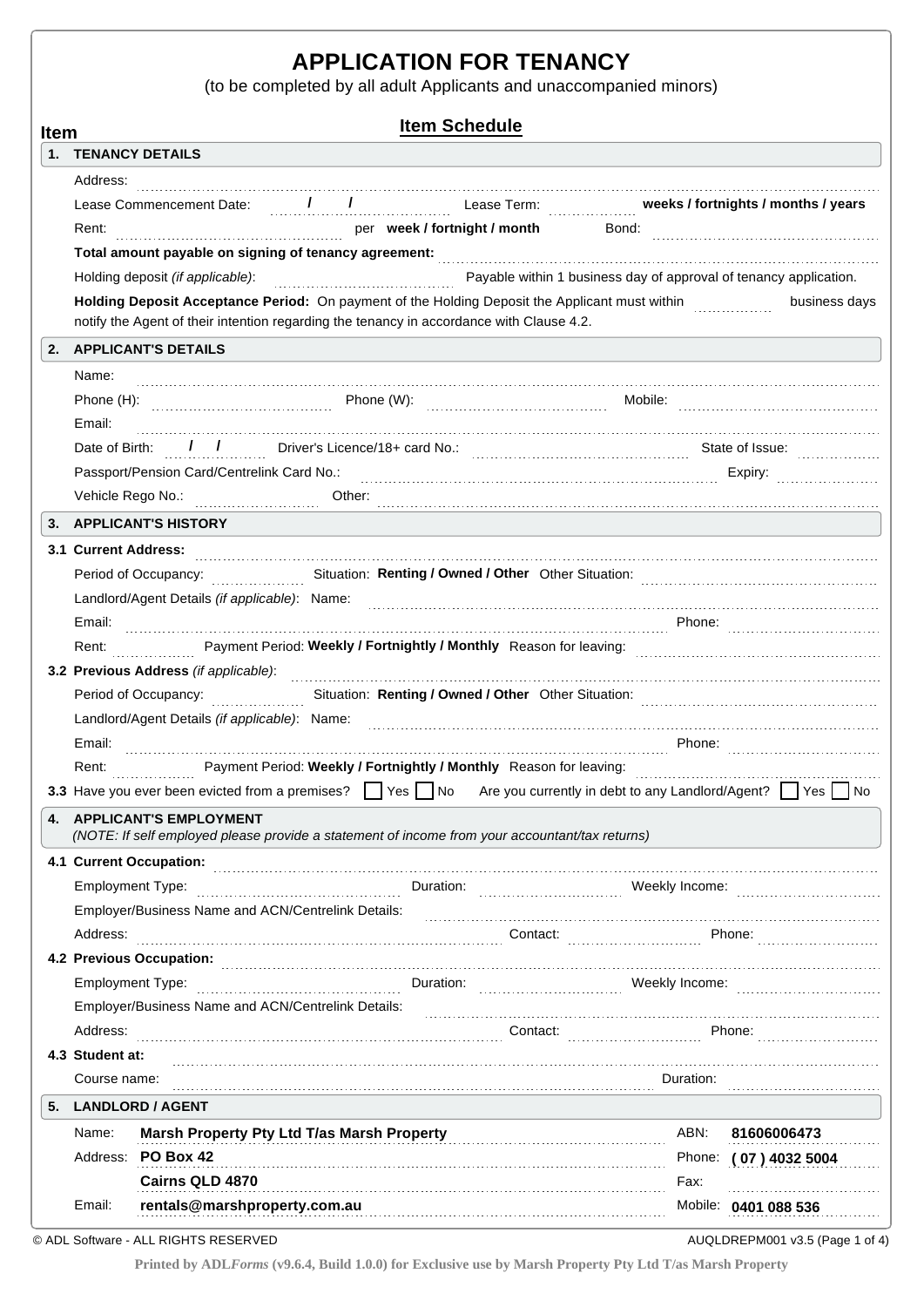| 6. | <b>UTILITY CONNECTION</b> Note: If the Agent has not nominated a Provider, the Agent will NOT arrange connection                                                                                                                                                    |                                                                                                                                                                                                                 |  |  |  |  |  |  |
|----|---------------------------------------------------------------------------------------------------------------------------------------------------------------------------------------------------------------------------------------------------------------------|-----------------------------------------------------------------------------------------------------------------------------------------------------------------------------------------------------------------|--|--|--|--|--|--|
|    | Utility Connection Provider:                                                                                                                                                                                                                                        |                                                                                                                                                                                                                 |  |  |  |  |  |  |
|    | <b>Not Applicable</b>                                                                                                                                                                                                                                               |                                                                                                                                                                                                                 |  |  |  |  |  |  |
|    | Yes please contact me to arrange my utility connections                                                                                                                                                                                                             |                                                                                                                                                                                                                 |  |  |  |  |  |  |
| 7. | <b>OCCUPANTS</b>                                                                                                                                                                                                                                                    |                                                                                                                                                                                                                 |  |  |  |  |  |  |
|    | Number of Adults:<br>Number of Dependents:<br>Number of Smokers:<br>Full name/s of adult/s and dependents to reside on the Premises:                                                                                                                                |                                                                                                                                                                                                                 |  |  |  |  |  |  |
|    |                                                                                                                                                                                                                                                                     |                                                                                                                                                                                                                 |  |  |  |  |  |  |
|    | 1.                                                                                                                                                                                                                                                                  | 3.                                                                                                                                                                                                              |  |  |  |  |  |  |
|    | 2.                                                                                                                                                                                                                                                                  | 4.                                                                                                                                                                                                              |  |  |  |  |  |  |
| 8. | REFEREES (All Referees should not be related to you)                                                                                                                                                                                                                |                                                                                                                                                                                                                 |  |  |  |  |  |  |
|    | <b>Business Referee:</b><br>Phone:                                                                                                                                                                                                                                  | Relationship:                                                                                                                                                                                                   |  |  |  |  |  |  |
|    | <b>Personal Referee:</b><br>Phone:                                                                                                                                                                                                                                  | Relationship:                                                                                                                                                                                                   |  |  |  |  |  |  |
| 9. | <b>EMERGENCY CONTACT</b><br>Note: This information is required in case we need to contact you as a matter of urgency arising from your tenancy and<br>your normal contact details are not responding.                                                               |                                                                                                                                                                                                                 |  |  |  |  |  |  |
|    | Name:                                                                                                                                                                                                                                                               | Phone:                                                                                                                                                                                                          |  |  |  |  |  |  |
|    | Address:                                                                                                                                                                                                                                                            | Mobile:                                                                                                                                                                                                         |  |  |  |  |  |  |
|    | <b>10. PETS</b>                                                                                                                                                                                                                                                     |                                                                                                                                                                                                                 |  |  |  |  |  |  |
|    |                                                                                                                                                                                                                                                                     | Number:                                                                                                                                                                                                         |  |  |  |  |  |  |
|    | 11. USE OF PREMISES                                                                                                                                                                                                                                                 |                                                                                                                                                                                                                 |  |  |  |  |  |  |
|    | Will the Premises be used for business purposes:<br>  Yes                                                                                                                                                                                                           | $\sqrt{N}$                                                                                                                                                                                                      |  |  |  |  |  |  |
|    | 12. RENT PAYMENT METHODS AND ASSOCIATED COSTS                                                                                                                                                                                                                       |                                                                                                                                                                                                                 |  |  |  |  |  |  |
|    | The Tenant must pay the rent in the approved way/s as indicated below:                                                                                                                                                                                              |                                                                                                                                                                                                                 |  |  |  |  |  |  |
|    | <b>EFTPOS</b><br>Cheque<br>Another agreed way*:<br>(b)<br>selected from the above)<br>*Additional Costs associated with the other approved way of rent payment in 12(b):                                                                                            | Deduction from pay, pension or other benefit payable to the tenant<br>(Note: Where 'Another agreed way' is ticked the Tenant/s must be given a choice of at least 2 other approved ways for the payment of rent |  |  |  |  |  |  |
|    | <b>13. ADDITIONAL CONDITIONS</b>                                                                                                                                                                                                                                    |                                                                                                                                                                                                                 |  |  |  |  |  |  |
|    |                                                                                                                                                                                                                                                                     |                                                                                                                                                                                                                 |  |  |  |  |  |  |
|    |                                                                                                                                                                                                                                                                     |                                                                                                                                                                                                                 |  |  |  |  |  |  |
|    |                                                                                                                                                                                                                                                                     |                                                                                                                                                                                                                 |  |  |  |  |  |  |
|    |                                                                                                                                                                                                                                                                     |                                                                                                                                                                                                                 |  |  |  |  |  |  |
|    |                                                                                                                                                                                                                                                                     |                                                                                                                                                                                                                 |  |  |  |  |  |  |
|    |                                                                                                                                                                                                                                                                     |                                                                                                                                                                                                                 |  |  |  |  |  |  |
|    |                                                                                                                                                                                                                                                                     |                                                                                                                                                                                                                 |  |  |  |  |  |  |
|    |                                                                                                                                                                                                                                                                     |                                                                                                                                                                                                                 |  |  |  |  |  |  |
|    |                                                                                                                                                                                                                                                                     |                                                                                                                                                                                                                 |  |  |  |  |  |  |
|    |                                                                                                                                                                                                                                                                     |                                                                                                                                                                                                                 |  |  |  |  |  |  |
|    | <b>14. SIGNATURES</b>                                                                                                                                                                                                                                               |                                                                                                                                                                                                                 |  |  |  |  |  |  |
|    | Prior to signing this Application, the Applicant has been given a Form 18a General Tenancy Agreement<br>(including Standard and any Special Terms) in accordance with Section 58 of the Residential Tenancies<br>  Yes<br>No<br>and Rooming Accommodation Act 2008. |                                                                                                                                                                                                                 |  |  |  |  |  |  |
|    | $1 \quad 1$<br>Applicant's Signature:<br>Date:                                                                                                                                                                                                                      |                                                                                                                                                                                                                 |  |  |  |  |  |  |
|    | © ADL Software - ALL RIGHTS RESERVED                                                                                                                                                                                                                                | AUQLDREPM001 v3.5 (Page 2 of 4)                                                                                                                                                                                 |  |  |  |  |  |  |

**Printed by ADL***Forms* **(v9.6.4, Build 1.0.0) for Exclusive use by Marsh Property Pty Ltd T/as Marsh Property**

AUQLDREPM001 v3.5 (Page 2 of 4)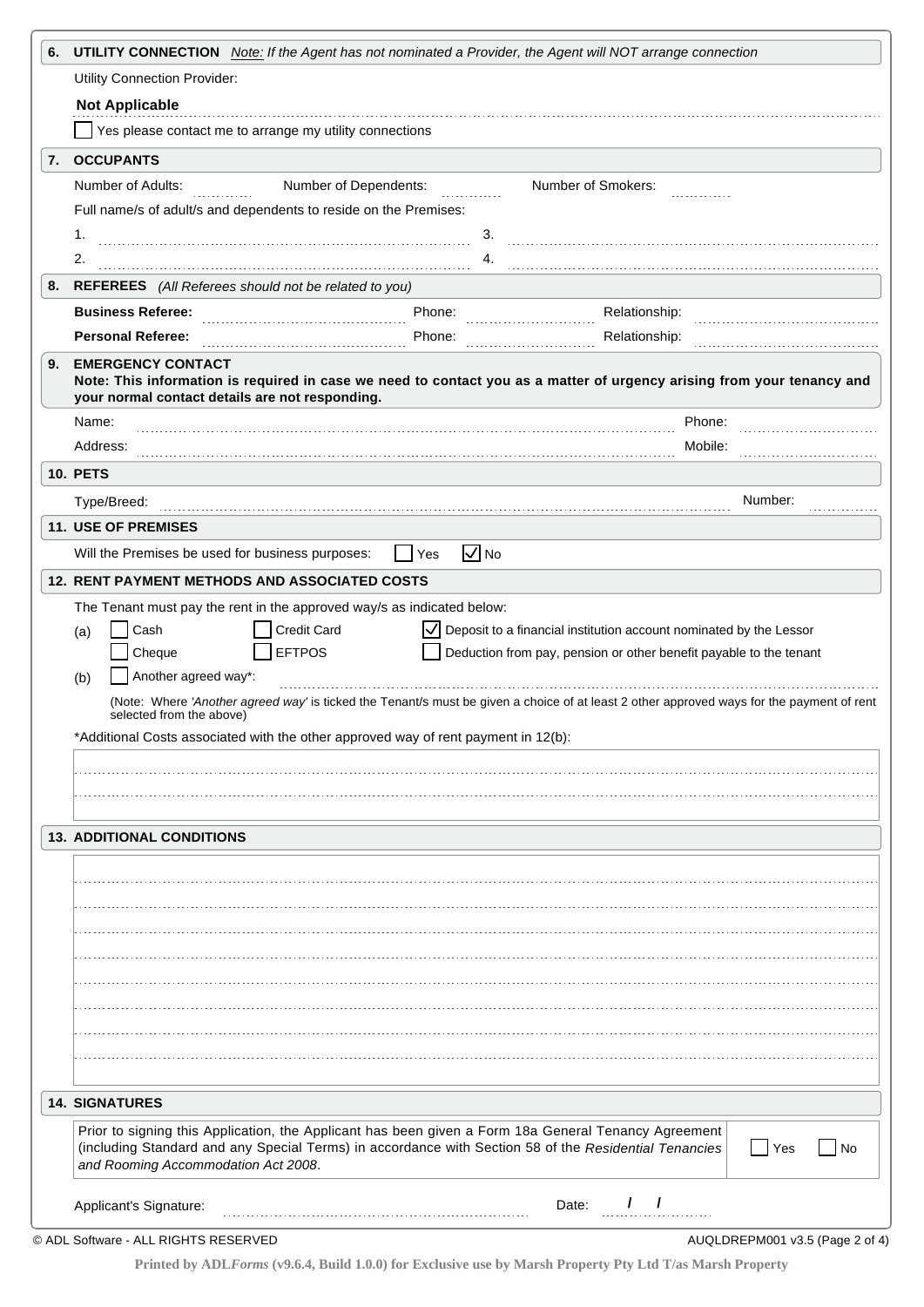## **Terms of Application**

#### **1. Definitions**

In this Application for Tenancy the following terms mean:

- (1) **Data Collection Agency:** means an agency or organisation that collects real estate data to provide information to the real estate, finance and property valuation industries to enable data analysis.
- (2) **Personal Information:** means personal information as defined in the *Privacy Act 1988 (CTH)*.

## **2. Applicant's Warranty**

- The Applicant warrants:
- (1) the details provided are true and correct; and
- (2) they are not bankrupt or insolvent.

#### **3. Applicant Agrees**

The Applicant agrees:

- (1) they have inspected the Premises in Item (1) and accept its condition;
- (2) where the Applicant has been given a Form 18a General Tenancy Agreement (including Standard and any Special Terms) in accordance with Section 58 of the *Residential Tenancies and Rooming Accommodation Act 2008*, then:
	- (1) on acceptance of this Application for Tenancy by the Landlord being notified to the Applicant, verbally or in writing, the Applicant will rent the Premises from the Landlord in accordance with the terms and conditions of the Form 18a General Tenancy Agreement provided in accordance with Clause 3(2);
	- (2) upon the signing of the Tenancy Agreement, to pay the Bond and Rent amounts in Item (1) in an approved way as more particularly set out in the Tenancy Agreement;
	- (3) the Applicant will forthwith upon receipt of same, sign the completed Tenancy Agreement;
	- (4) this Application for Tenancy, unless accepted, creates no contractual or legal obligations between the parties; and
- (3) that the Landlord/Agent are not required to give an explanation to the Applicant for any Application not approved.

#### **4. Holding Deposit**

Note: Clauses contained under the heading 'Holding Deposit' shall only apply where Holding Deposit details have been completed in Item (1) of the Item Schedule.

- 4.1 If the Applicant has paid to the Agent a Holding Deposit, such Holding Deposit, if the Application is successful and a Tenancy Agreement is entered into, will be applied in full or part payment of the Rental Bond and any remainder applied towards the Rent for the Tenancy Agreement.
- 4.2 Should the Application for Tenancy be successful and the Applicant fails to, within the Holding Deposit Acceptance Period:
	- (a) accept the offer of tenancy; or
	- (b) otherwise notify the Landlord/Agent of their intentions not to proceed with the tenancy; or
	- (c) having notified of their intention to accept the tenancy, not taken all necessary and reasonable steps to enter into a Tenancy Agreement;

then any Holding Deposit paid by the Applicant will be forfeited to the Landlord.

- 4.3 Should the Application for Tenancy not be accepted, the Holding Deposit will be refunded in full to the Applicant.
- 4.4 The Applicant acknowledges the Landlord/Agent will not accept a Holding Deposit from another prospective tenant until the expiration of the Holding Deposit Acceptance Period (Item 1) which unless otherwise specified shall be 48 hours from the giving of a receipt.

### **5. Privacy**

5.1 The Agent must comply with the provisions of the Australian Privacy Principles (*Privacy Act 1988 (CTH)*) and where required maintain a Privacy Policy.

- 5.2 The Privacy Policy outlines how the Agent collects and uses Personal Information provided by you as the Applicant, or obtained by other means, to assess your application for tenancy and provide the services required by you or on your behalf.
- 5.3 You as the Applicant agree, to further assess your Application, the Agent may, subject to the *Privacy Act 1988 (CTH)* (where applicable), collect, use and disclose such information to:
	- (1) the Landlord as Owner of the Premises to which this Application for Tenancy applies, insofar as such information is relevant to the managing and/or leasing of the Premises; and/or
	- (2) residential tenancy databases for the purpose of confirming details in your tenancy application and enabling a proper assessment of the risk in providing you with the lease; and/or
	- (3) tradespeople and similar contractors engaged by the Landlord/Agent in order to facilitate the carrying out of works with respect to the Premises; and/or
	- (4) previous managing agents or landlords and nominated referees to confirm information provided by you; and/or
	- (5) the Landlord's insurance companies; authorised real estate personnel; courts and tribunals and other third parties as may be required by the Agent relating to the administration of the Premises and use of the Agent's services; and/or
	- (6) a utility connection provider where you request the Agent to facilitate the connection and/or disconnection of your utility services; and/or
	- (7) Body Corporates.
- 5.4 Documents or copies of documents provided to establish the identity of the Applicant or persons entitled to deal on behalf of the Applicant, will be retained by the Agent in accordance with the Australian Privacy Principles and will not be used for any purpose other than confirming the identity of such person/s.
- 5.5 Without provision of certain information the Agent may not be able to act effectively or at all on the Landlord's behalf as a result of which your Application may not be acceptable to the Landlord.
- 5.6 The Applicant has the right to access such Personal Information and may require correction or amendment of any inaccurate, incomplete, out of date or irrelevant information.
- 5.7 If this Application is not accepted by the Landlord/Agent or is withdrawn by the Applicant/s, all information contained in this Application and the copy of any tenancy agreement remains confidential. This does not prevent any party making a disclosure required by law and does not include information normally in the public domain.
- 5.8 The Agent will provide (where applicable), on request, a copy of its Privacy Policy.

#### **6. Data Collection**

Upon signing this Application the parties agree the Agent. and the form completion service provider providing this form, may without disclosing Personal Information collect, use and disclose to Data Collection Agencies information contained in this Application and any subsequent tenancy agreement.

#### **7. Provision of Documents**

The parties agree to the delivery and service of documents or other communication via electronic means including SMS text messaging, emailing or other forms of electronic communication where such information has been provided by a party in the Item Schedule.

© ADL Software - ALL RIGHTS RESERVED